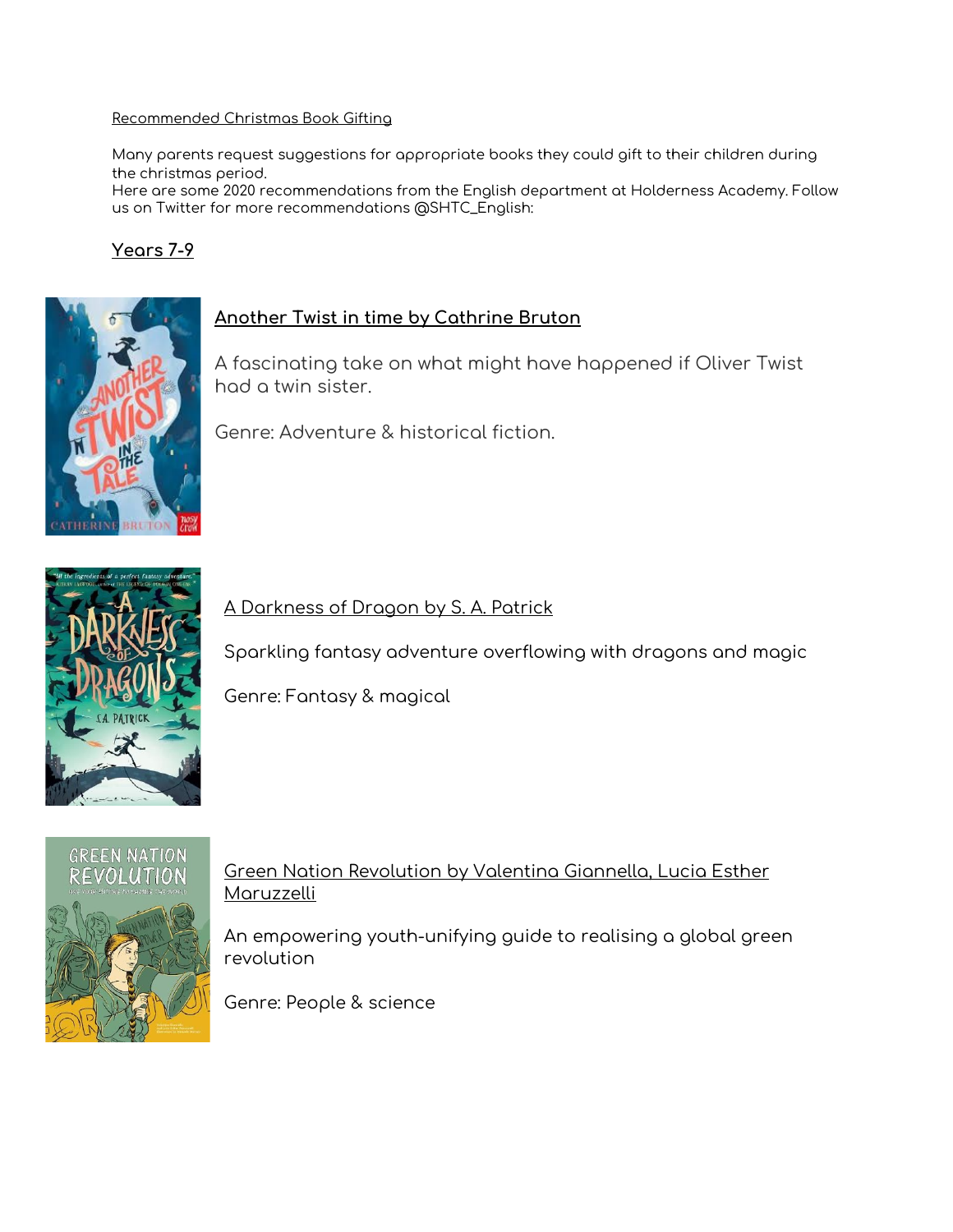

### **Boy, Everywhere by A. M. Dassu**

Chronicles the harrowing journey taken by Sami and his family from privilege to poverty, across countries and continents, from a comfortable life in Damascus, via a smuggler's den in Turkey, to a prison in Manchester.

Genre: Family



**Your Mood Journal by Fearne Cotton**

A feelings journal for kids

Genre: Activity and puzzle book

# **Years 10-11**



MIRROR, MIRROR<br>ON THE WALL... WHO'S THE DEADLE<br>OF THEM ALL?

#### **Poisoned by Jennifer Donnelly**

Fear is vanquished in a deliciously dark reworking of Snow White.

Genre: Fantasy & magic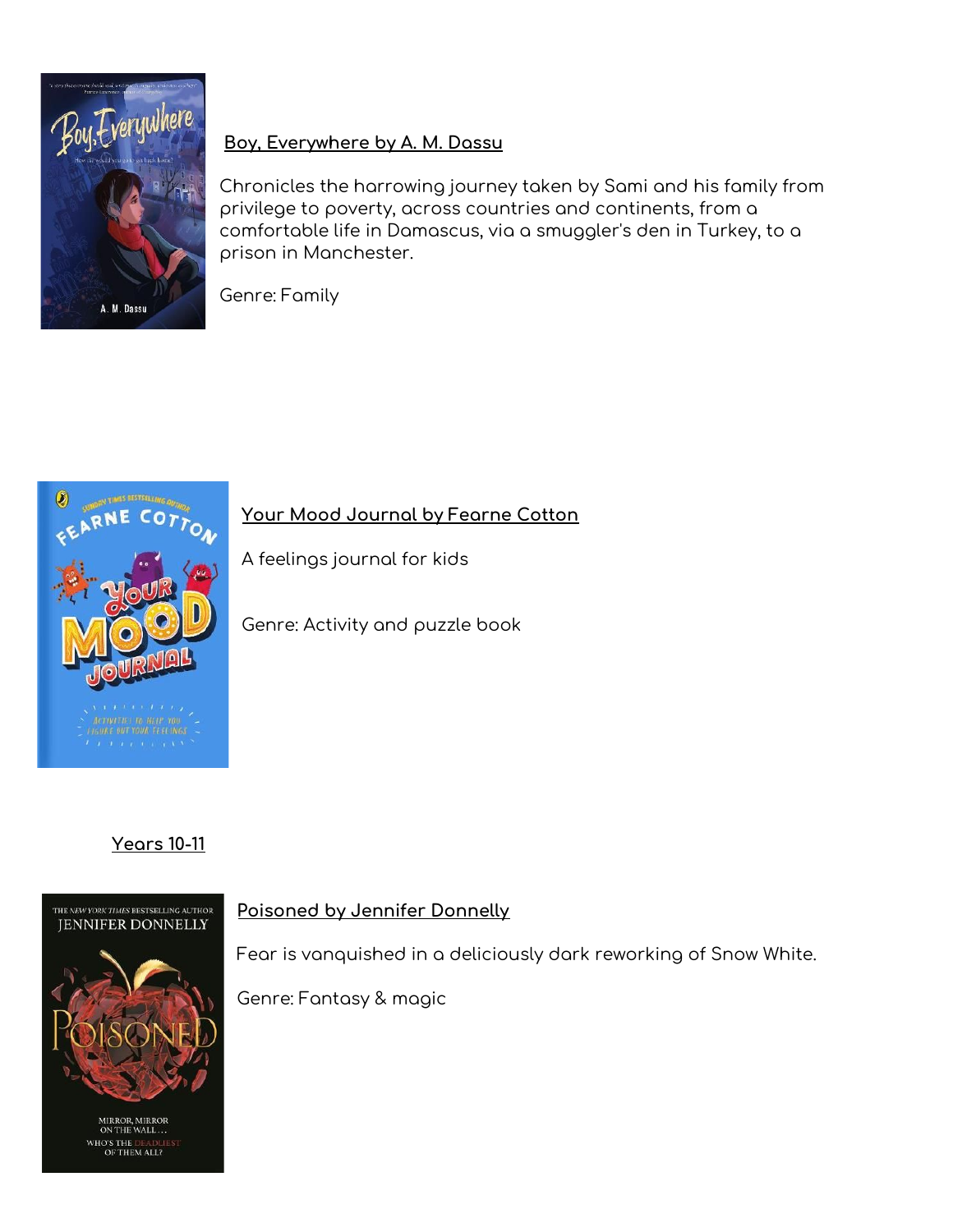

# **Love Frankie by Jacqueline Wilson**

First love, beautifully observed

Genre: Romance



# **How the King of Elfhame Learned to Hate Stories by Holly Black**

A gloriously illustrated novella, filling in the details of the early life of King Cardan of The Folk of the Air Trilogy.

Genre: Fantasy/Mythology



# **The Wolf Road by Richard Lambert**

Real-world heartache meets inner myths in this stirring thriller about loss, love and the call of the wild

Genre: Crime, mystery & thriller



### **It's OK Not to Be OK: A Guide to Wellbeing by Dr. Tina Rae**

A bright and helpful guide to wellbeing, self-care and mental health

Genre: Non fiction